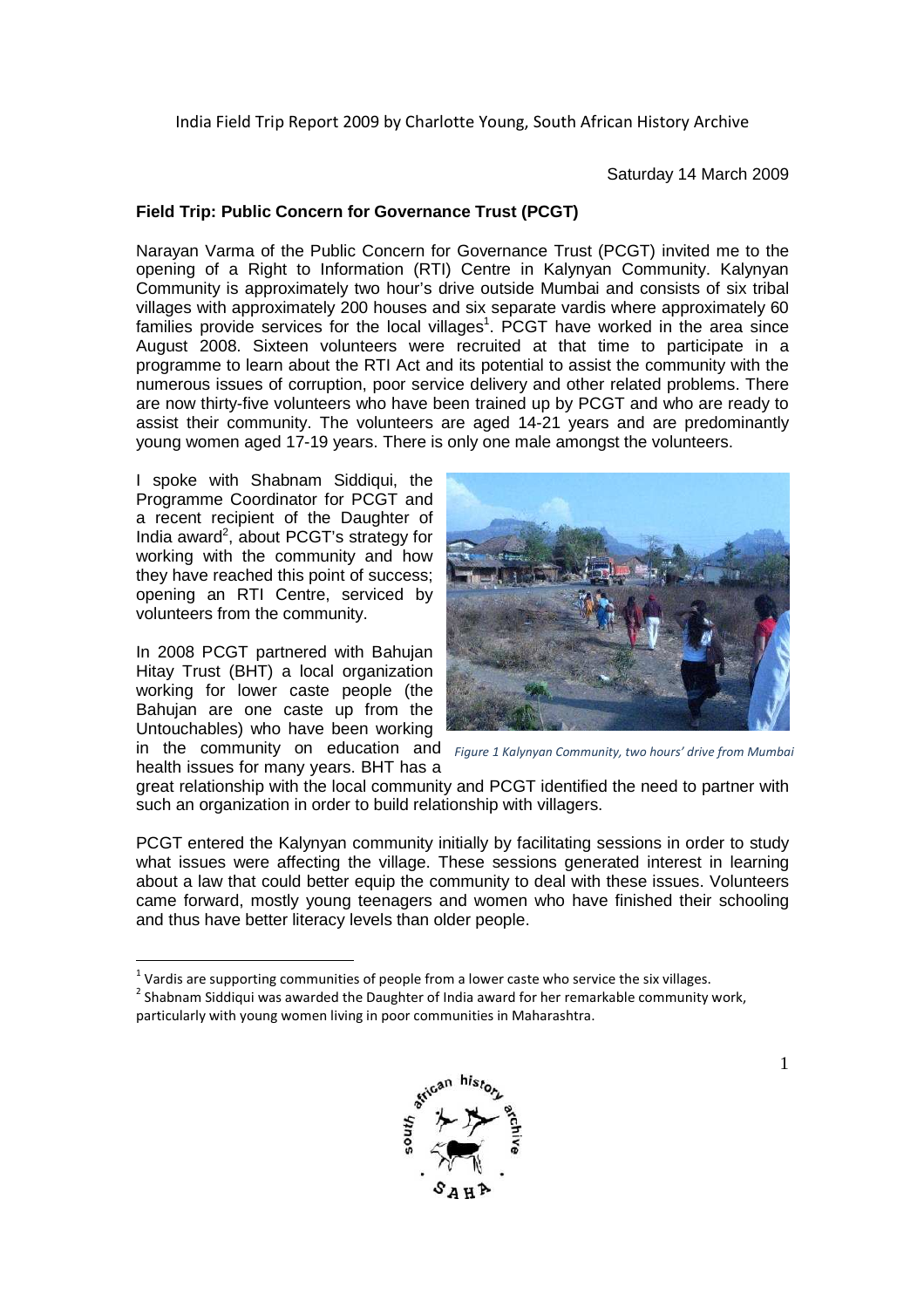PCGT then worked with volunteers to develop a street play which demonstrated the importance of the right to information. The play was used as a way to generate interest amongst villagers. The play would be shown on a Sunday, prompting villagers to ask "what is this RTI?"; the volunteers would then tell them if they want to hear more, come along to the public meeting on Monday. A public meeting/workshop was then held to and the basics of RTI were introduced.

Computer literacy were also provided for the local community as a result of PCGT collaborating with Starlite Foundation a metal company who, as part of their Corporate Social Responsibility (CSR) placed 14 computers in the RTI centre. PCGT approached Starlite Foundation, identifying the potential value in tapping into CSR in order to support the effective implementation of RTI in the community in order to equip the villages with better means for accessing information. As well as providing computers for the RTI Centre, Starlite Foundation has also provided training.



*Figure 2 Computers have been donated by Starlite Foundation, a local metal company, as part of their Corporate Social Responsibility. This is one of three rooms in the RTI Office: (i) reception, (ii) IT facilities and training, (iii) RTI advice and support.* 

PCGT believe in sustainable governance and therefore encourage locals to mobilize, train and advise one another in terms of RTI. Their view is that the approach to building capacity needs to be holistic in order to ensure sustainability. Great thought has been invested to construct the most effective means of empowering communities to help themselves rather than developing a dependency on an external individual or organization.

After the first street play performance and public meeting/workshop that was held in August 2008, 16 volunteers were selected (all young women aged 15

– 22 years, with most people aged 15-17 years) to continue learning about RTI. Two three-hour long workshops were conducted in Kalynyan community and then from these workshops, 35 volunteers were selected to come to further training held in a location near Mumbai. PCGT provided three days of training, covering the costs of volunteers' transport, accommodation and all other training related costs. PCGT secured funds for this project from a number of sources, including Rathan Thata from Sarathan Trust. Sarathan Trust has since made a lifelong commitment to ensure this project succeeds donating enough money for thirty RTI Centres to be set up across Mahrashta.

The training provided during these workshops includes communication skills, social skills and records management. As a result of this training there are now thirty volunteers from

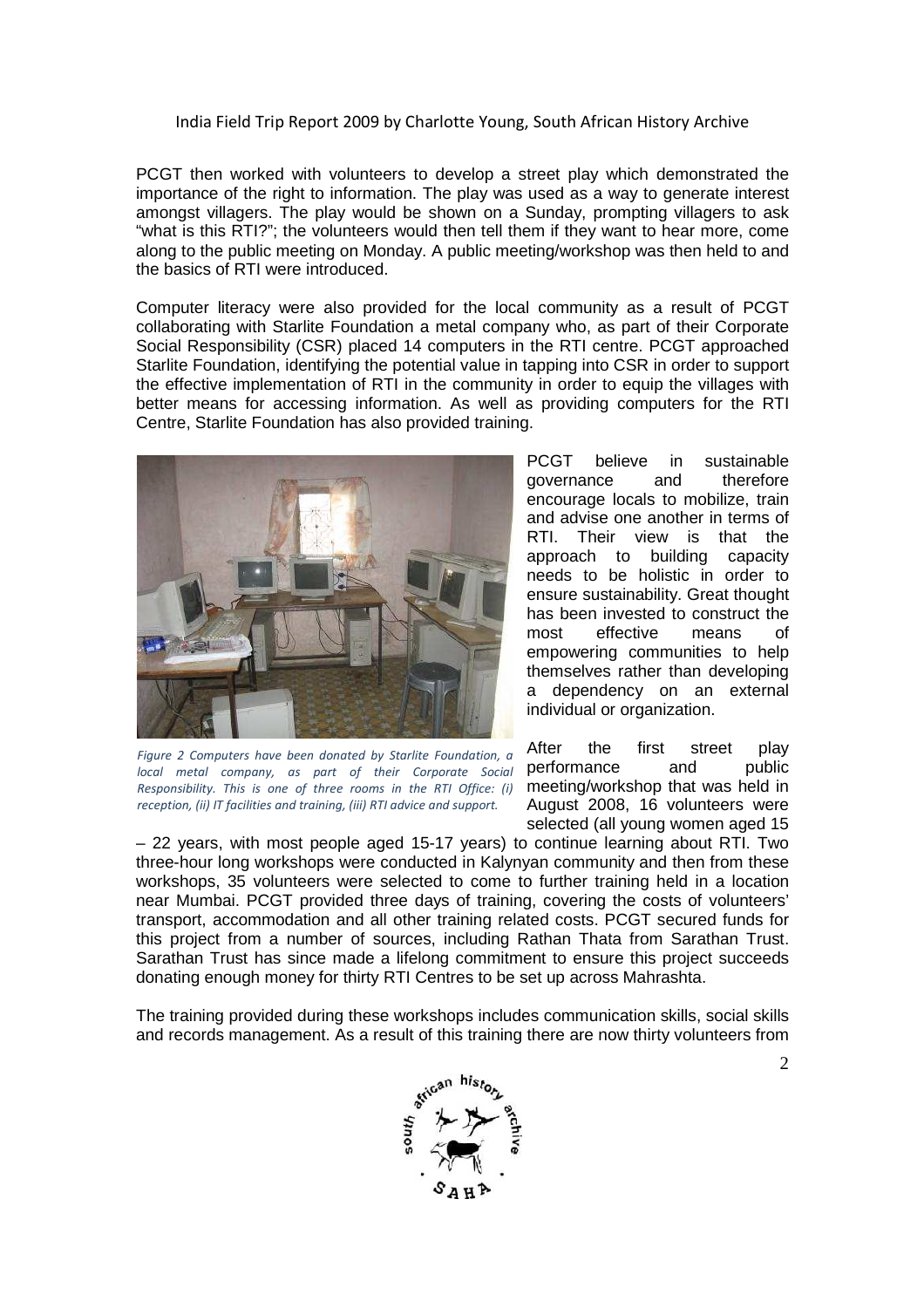Kalynyan working full-time for their community: these volunteers receive a stipend of the equivalent of approximately \$50-60 per month.

PCGT has been sensitive to cultural norms within the community, taking time to meet with elders and explain the purpose of providing training to the youths. The young people from the community are enthusiastic and literate, although most have to finish schooling at 14 years old, and have a keenness to continue learning. They respect their responsibility to assist their community and have a great respect for their elders. Their energy is a great asset to the work they do with concerning RTI however at times, Shabnam Siddiqui points out, they get too energetic and their inexperience can show.

PCGT identified key issues to address for Kalynyan community during the initial meeting/workshop held in August 2008. PCGT worked with villagers to identify how these issues may be assisted by accessing information through a number of RTI applications. PCGT was keen to get the villagers started and to 'start the ball rolling'; during this three-hour workshop they completed nine RTI applications together, and four were put together after the workshop. Thirteen RTI applications were then submitted.

PCGT took care to document the entire process in order to have solid and relevant examples to share with villagers; thus demonstrating the validity of engaging with RTI and generating interest. Fortunately, the government bodies that received the RTI applications were responsive. One issue that had been identified was the fact that there had been no water at a local water facility in 3 years; almost instantaneously the government authority responded – not by providing information – but by supplying water.

Another issue addressed by submitting an RTI application also related to the local water authority. Water authority employees are supposed to work full-time Monday to Thursday and a half day on a Friday. However, the villagers discovered that they were only working on a Friday for a half day (and not at all Monday to Thursday). An RTI application was submitted to ask questions concerning this issue; as a result employees now come to work.

A further problem that was identified concerns the local school. There were two rooms allocated for students. Children are supposed to attend the school from grade 1-4, receiving education in these two rooms. However, when PCGT visited the school in August 2008, they identified that one of the rooms had been turned into a warehouse. One teacher had been employed for 16 years but had not been seen at the school for a very long time (she was not attending school, let alone teaching). The teachers who were at the school were not teaching the children: they merely took registration and then gave them the government allocated food rations (a snack for each child). The villagers submitted an RTI application asking: How many students are attending this school? How many teachers are employed to teach at this school? What are the operations of the school? What money is allocated and spent at the school? As a result, there were dramatic changes at the school: the teacher who had not been present for many years started coming to work, the storage room was changed back to a classroom and children are now receiving an education.

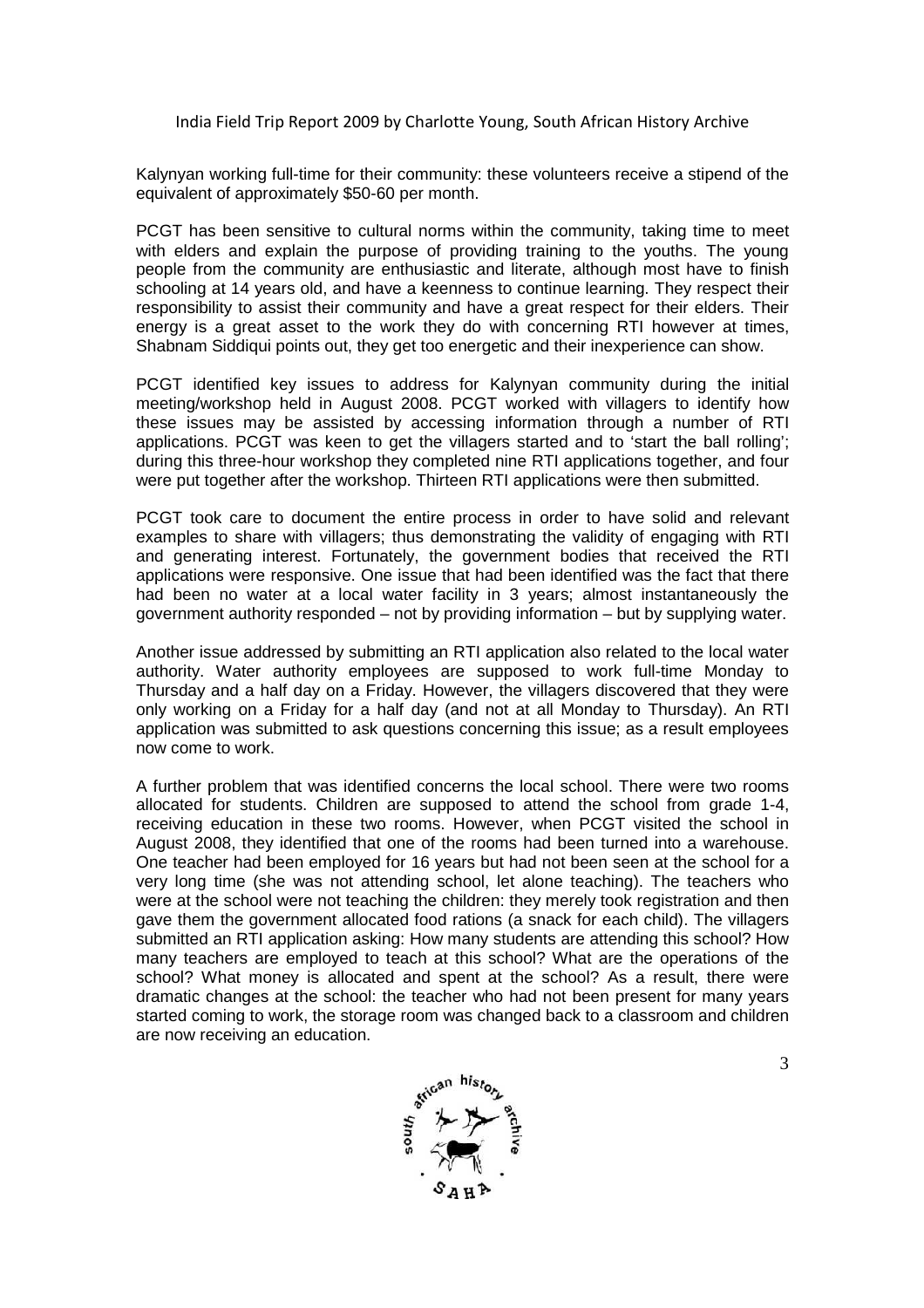In all these cases villagers were able to secure positive results as a result of being proactive and vigilant. PCGT stresses the need for villagers to take responsibility; no one else will pick up on cases of poor service delivery or corruption. RTI was demonstrated as being an effective tool for citizens who pay attention to identify when the government is not doing its job properly. Vigilance allows villagers to identify problems, which in turn prompts the submission of RTI applications which, in each of these thirteen cases, was demonstrated to bring positive results.

PCGT continued to engage with Kalynyan community between August 2008 and March 2009. Communication with villagers is done primarily via cell phone, with the exception that villagers submit their RTI applications by postal mail. PCGT communicated with the volunteers who then reported back to their community with updates concerning the RTI addressing of the issues identified in the August 2008 meeting that



applications and the successful *Figure 3 People from the local community gather to watch the official opening of the RTI Centre (pictured) which included a street play performed by the young RTI volunteers.* 

resulted. Their enthusiasm has continued and they have learnt so much about RTI that they are now far more involved with the process of educating and awareness raising.

The next RTI camp will be held on Monday 16 March 2009; it will be the first camp that is being facilitated by Kalynyans' young volunteers. Approximately fifteen of the thirty five volunteers (many of the other volunteers are currently busy with exams) will facilitate an RTI workshop for their community. It is expected that 260 families from the surrounding villages will be in attendance. This training signifies much of the success of PCGT's ability to empower the community to help itself. PCGT will organise the volunteers and make necessary arrangements for workshops to happen but the volunteers will facilitate the training sessions themselves. A PCGT representative will be at the camp to assist, and to check the accuracy of the details contained in the training workshop.

The venue for the workshop is flexible. They will determine where the workshop should be held during the first couple of hours: if the response is good and there are many villagers attending the workshop, then they will do the camp/workshop outside the RTI centre in an open space in the village. However if attendance is low, then they may choose to move the workshop/camp to the home of one of the volunteers.

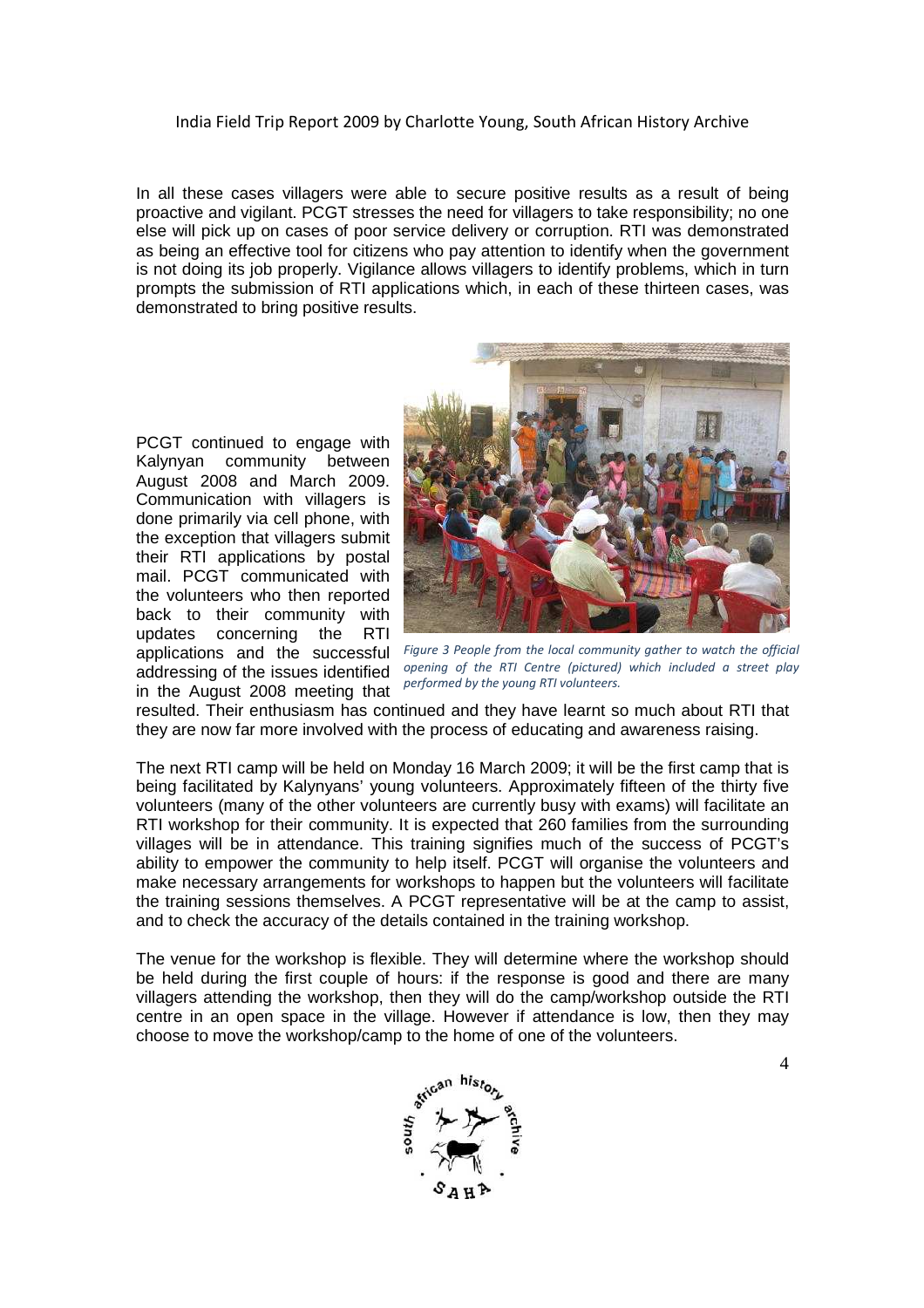If anyone is interested in further, more intensive training, they will then be able to contact PCGT and request such training. In April 2009 will then provide 3-4 days of further training. As well as focusing on RTI PCGT develops volunteers' personality in order to groom them to become social activists. It is expected that volunteers will once again be predominantly young and female (aged 15-17 years on average). Issues to be covered during training will include gender, environment and other issues, and how RTI can assist to address these issues.



*Figure 4 Shabnam Siddiqui, Programme Coordinator for PCGT, celebrates her Daughter of India Award with Kalynyan Community Volunteers. She received the award on International Women's Day 2009.*

In terms of the project's long-term outlook PCGT will ensure the continuous stream of trained volunteers. PCGT is aware that over the next two years many of the volunteers (95% women) will get married and move away from the village or move to the city for work. This is not seen as a loss: wherever they will go, they will take the information and activism with them and spread the word about RTI. However, PCGT acknowledges that it needs to continue to train and raise

awareness and interest amongst other villagers in order to ensure that the villages in the Kalynyan continue to use RTI as a strategic advocacy tool.

PCGT put their heart and soul into the volunteers. Shabnam Siddiqui has an easy friendly relationship with the volunteers, all of whom seem incredibly happy to be part of this important project. I was invited to join PCGT's board members and local partners up on stage as part of the official opening of the RTI centre. More than two hundred villagers were in attendance, eager to find out about the purpose of the centre, and how they will benefit. The young volunteers performed their street play which was simple yet effective. They chant whilst walking around in a circle and then stop. Each performer takes their turn to move forward and speak:

"Do you know you have a right to housing?"

"Do you know you have a right to water?"

"Do you know there is a tap with no water?"

"We need to start asking questions. We have a right to know why."



"Yes, I know"

"Yes, I know"

5